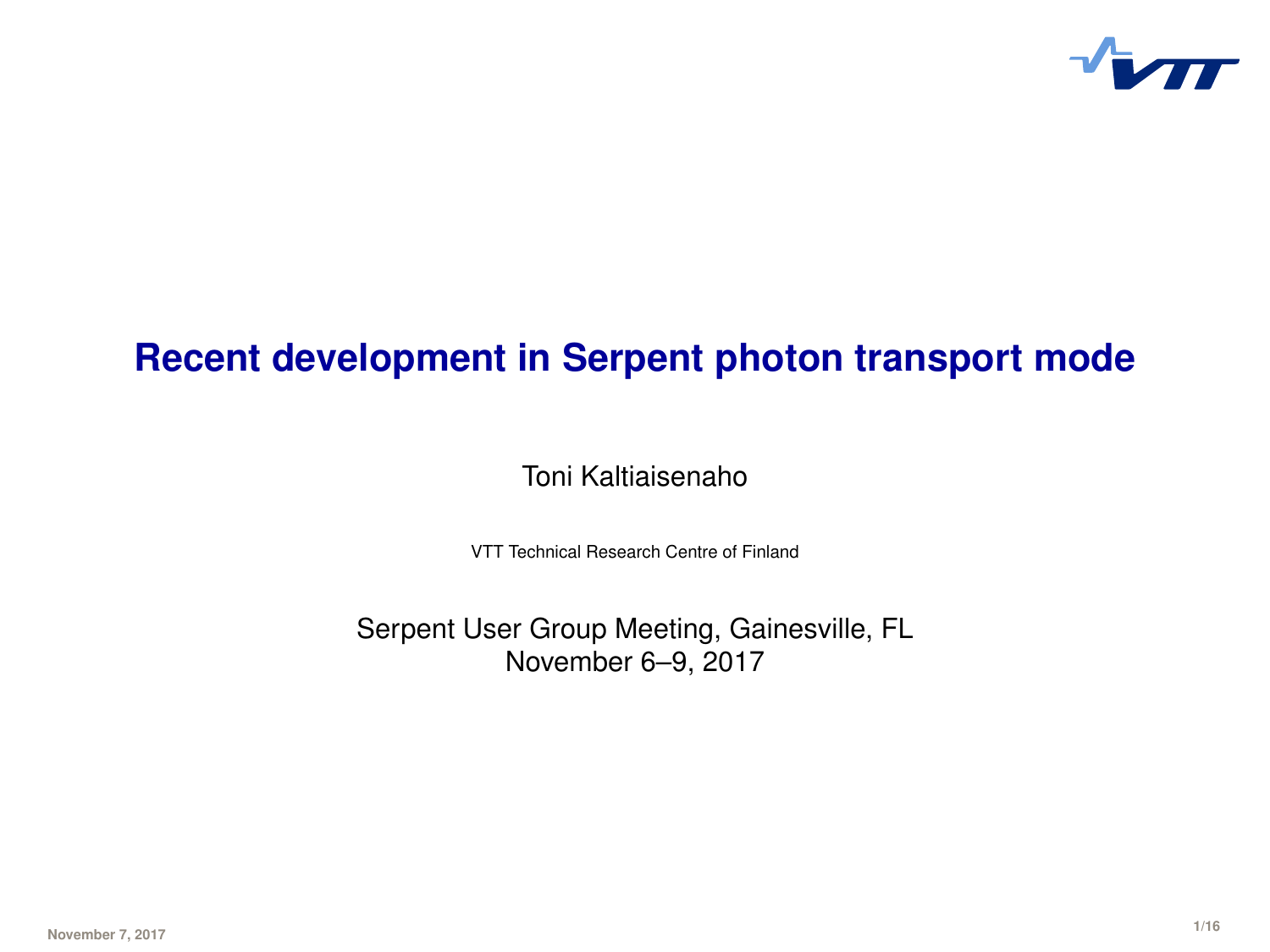

# **Outline**

- $\blacktriangleright$  Photon physics in Serpent
- $\blacktriangleright$  Improved thick-target bremsstrahlung approximation
- $\blacktriangleright$  Beta bremsstrahlung
- $\blacktriangleright$  Flux-to-Effective dose conversion factors
- $\blacktriangleright$  Detector modeling with Serpent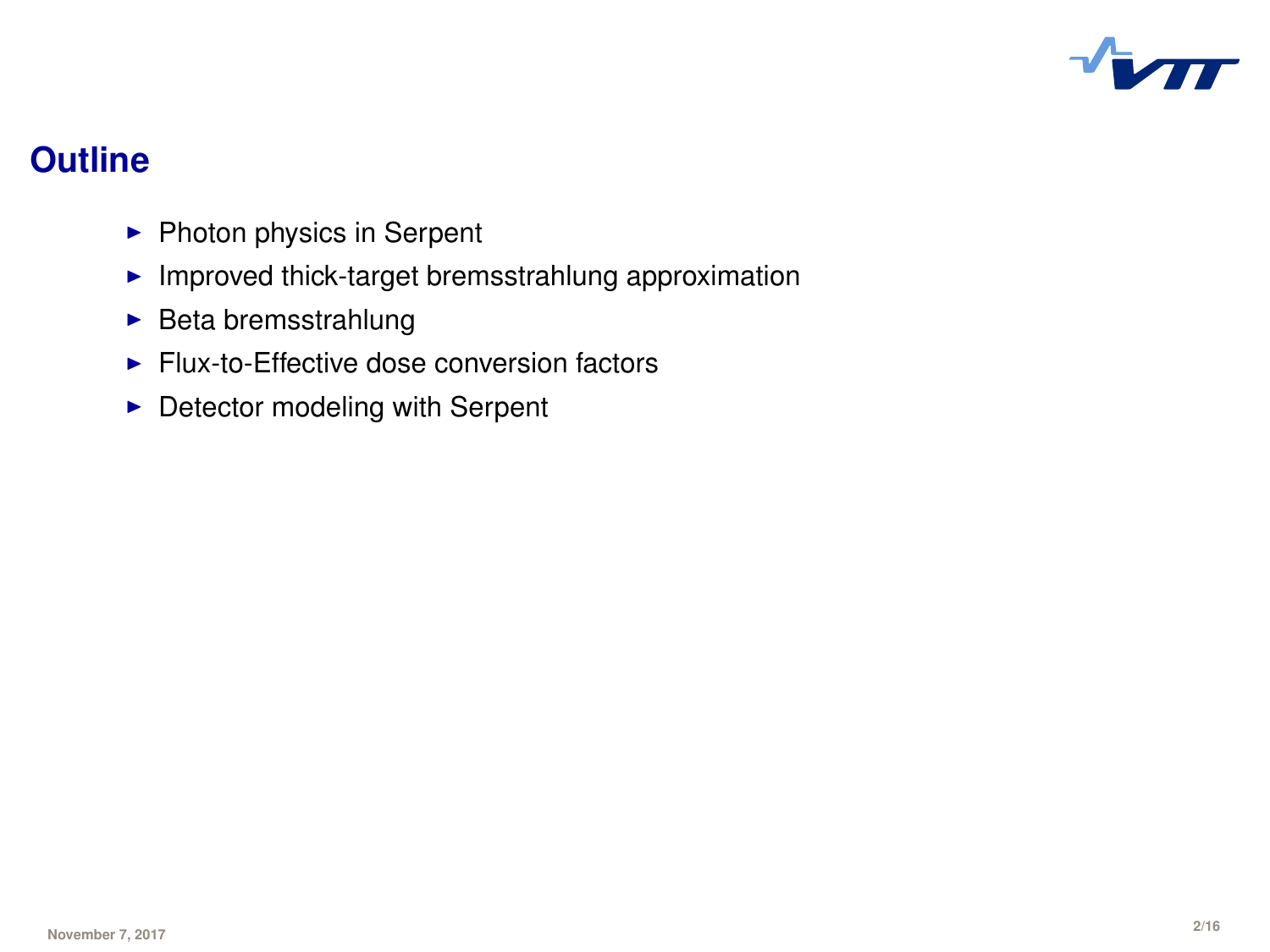

## **Photon transport mode**

- $\blacktriangleright$  Photon transport for elements from  $Z = 1$  to 99
- $\blacktriangleright$  Energy range of photons from 1 keV to 100 MeV
- $\triangleright$  Data:
	- $\triangleright$  Most of the interaction data is from ENDF-B-VII.1 (form factors, incoherent scattering functions, photoelectric cross sections and atomic relaxation data)
	- ▶ Other sources for data not found in ENDF-B-VII.1 (Compton profiles and bremsstrahlung data)
	- $\triangleright$  Total cross sections of photon interactions are read from an MCNP-library, e.g. mcplib12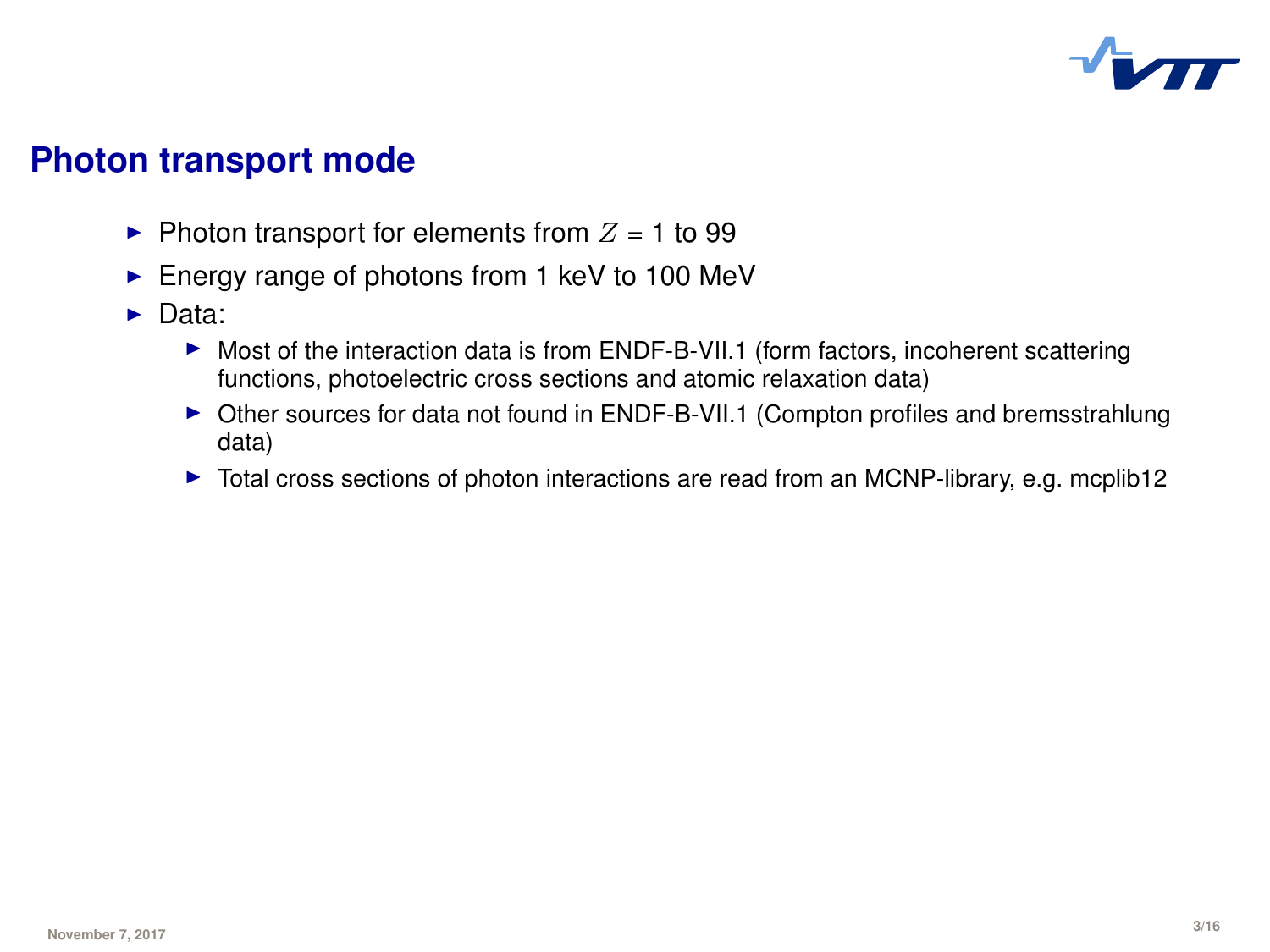

# **Photon interaction physics**

**Rayleigh scattering** (elastic scattering from the electron cloud of an atom)

• Direction is sampled using the form factor approximation

**Compton scattering** (inelastic scattering from an atomic electron)

- Direction is sampled using the incoherent scattering function approximation
- Doppler broadening of the photon energy is taken into account

#### **Photoelectric effect**

• Electron shell is selected with a probability given by its cross section, all subshells are included

### **Pair production**

- The energies and directions of the electron and positron are sampled using appropriate theoretical distributions
- Positron annihilation at rest generates two 0.511 MeV photons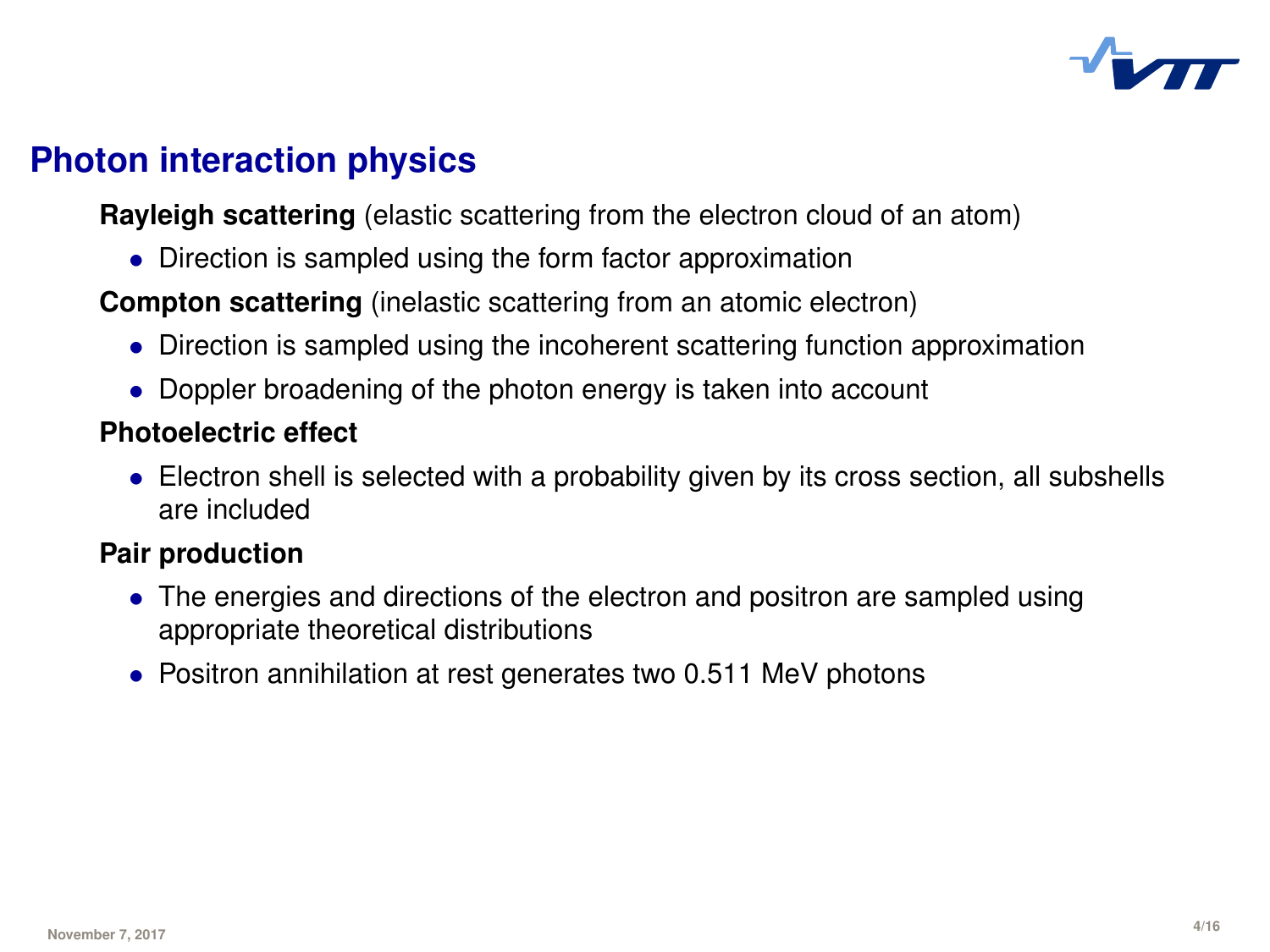

# **Secondary photons**

#### **Atomic relaxation**

- Compton scattering and photoelectric effect cause vacancies in electron shells
- Relaxation cascade through radiative (fluorescence) and non-radiative (Auger, Coster–Kronig) transitions
- Transitions are sampled according to the probabilities given by ENDF/B-VII.1, all possible transitions are included

#### **Thick-target bremsstrahlung approximation (TTB)**

- Electrons are generated through Compton scattering, photoelectric effect, pair production and non-radiative transitions
- Bremsstrahlung photon production is important especially for high- $Z$  atoms at energies above ∼1 MeV
- The number of bremsstrahlung photons and the photon energies are sampled from the distributions given by the continuous slowing down approximation (CSDA)
- Angular distribution is omitted; the direction of the bremsstrahlung photon is equal to the direction of the electron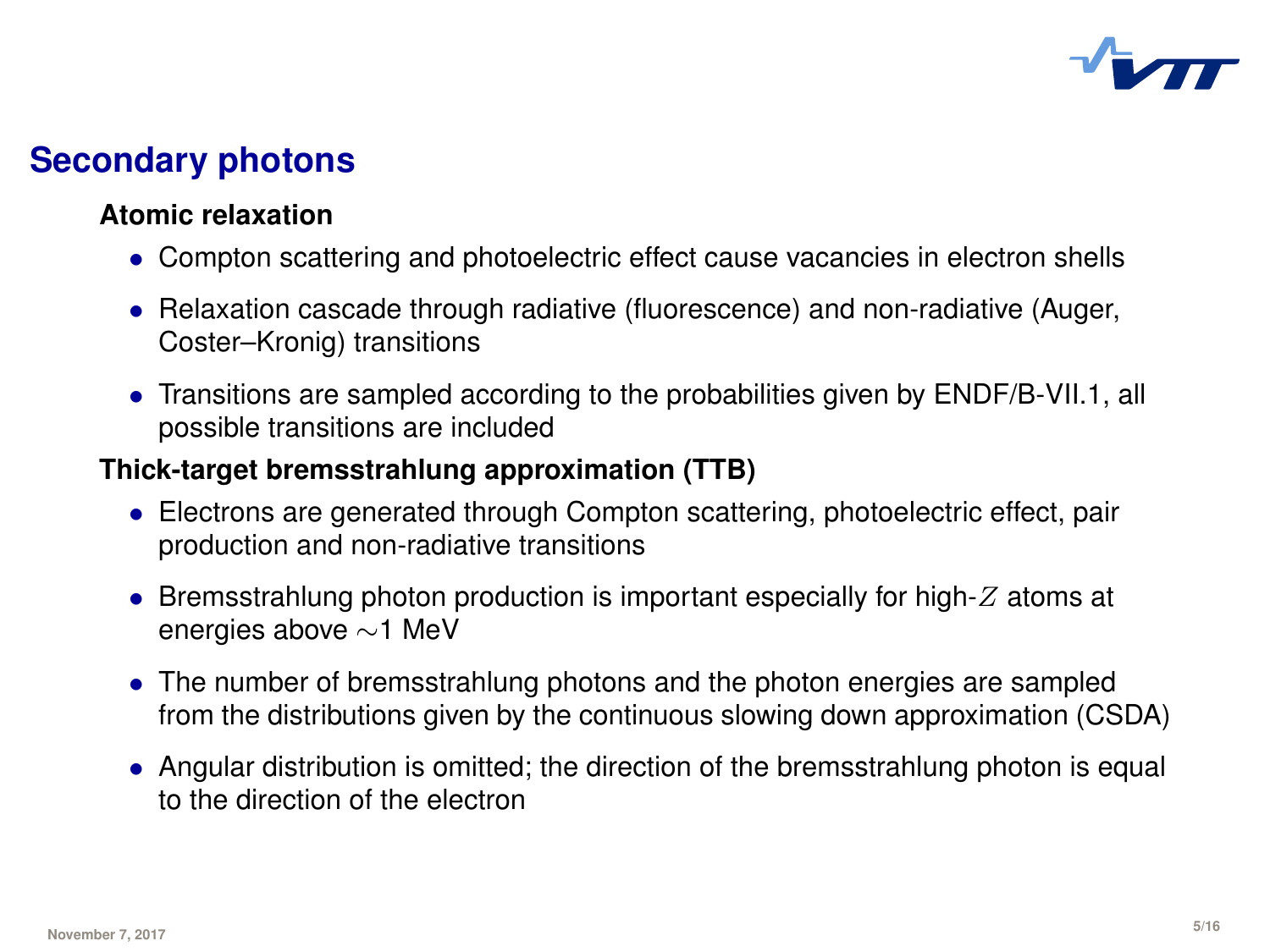

# **Improved TTB approximation (2.1.29)**

- $\blacktriangleright$  Electrons and positrons lose energy through ionization and excitation (collisions), and bremsstrahlung (radiative losses)
- $\blacktriangleright$  Stopping power:

$$
-\frac{dT}{ds} = n \int W \frac{d\sigma}{dW} dW \equiv S(T),
$$

where T is the electron energy and  $d\sigma/dW$  is the differential cross section for the energy loss  $W$ .

 $\blacktriangleright$  Total stopping power:

$$
S_{\rm tot}(T) = S_{\rm col}(T) + S_{\rm rad}(T)
$$

- $\blacktriangleright$  Radiative and total stopping powers are needed for calculating bremsstrahlung number yield and energy distribution
- In 2.1.28 and previous versions, elemental stopping powers given in NIST ESTAR database [1] were used, and additivity rule was applied for compounds and mixtures:

$$
\frac{1}{\rho} S_{\rm rad/col}(T) = \sum_j w_j \left[ \frac{1}{\rho} S_{\rm rad/col}(T) \right]_j,
$$

where  $w_i$  is the mass fraction related to the *j*th constituent element.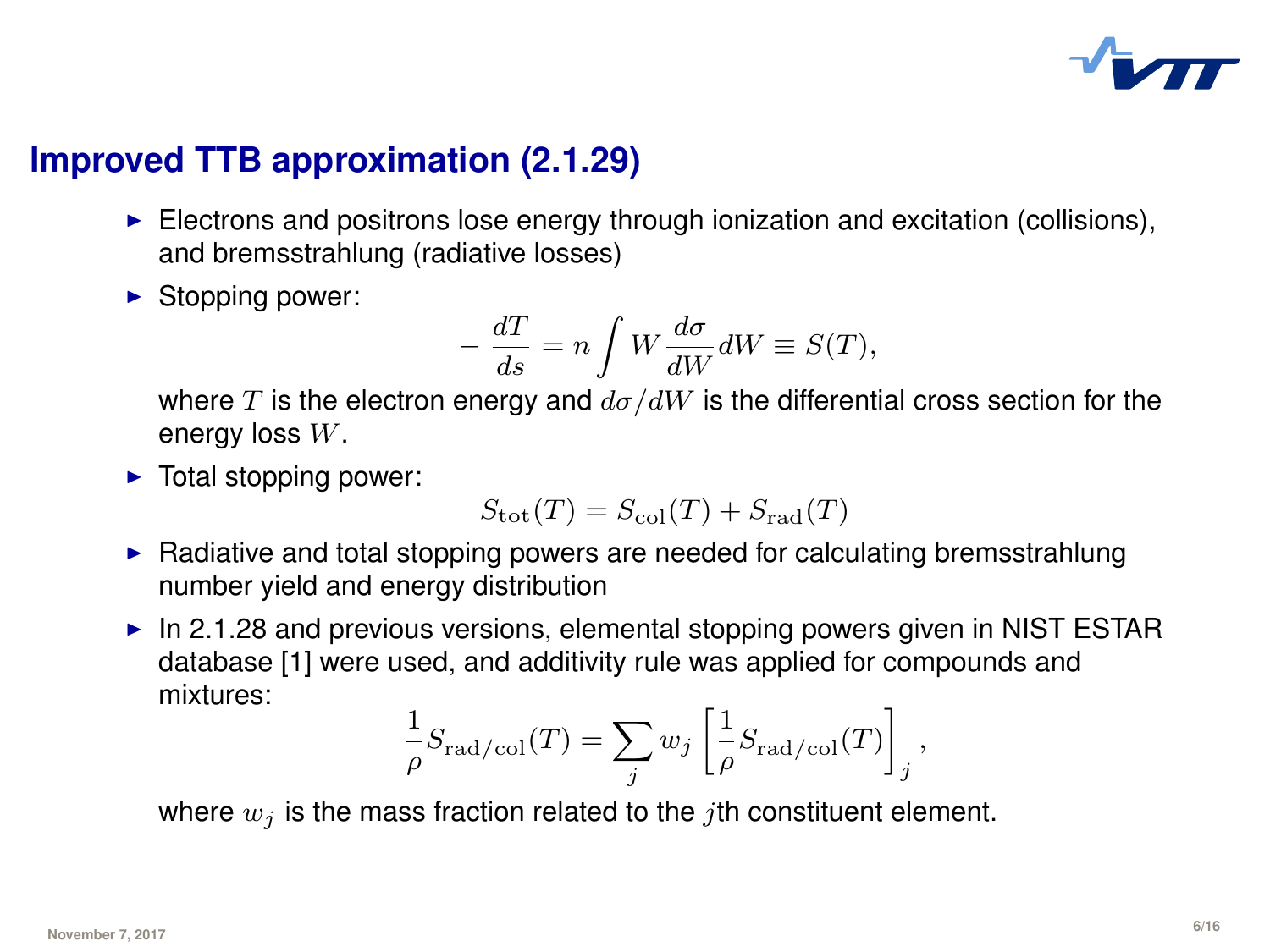

# **Improved TTB approximation (2.1.29)**

 $\triangleright$  Collision stopping power equation:

$$
\frac{1}{\rho}S_{\rm col}\left(T\right) = \frac{2\pi r_{\rm e}^2m_{\rm e}c^2}{\beta^2}N_{\rm A}\frac{Z}{A_{\rm M}}\left[\ln\left(T/I\right)^2+\ln\left(1+\tau/2\right)+F\left(\tau\right)-\delta_F(T)\right],
$$

where  $\tau = T/m_e$ , I is the mean excitation energy, and  $\delta_F(T)$  is the density effect correction

- $\blacktriangleright$  In 2.1.29, elemental mean excitation energies are from ESTAR. For compounds, additivity rule with slight modifications in some of the elemental  $I$  values is used.
- $\blacktriangleright$   $\delta_F(T)$  depends on I, electron density, binding energies, ground state configuration, and conductivity of the material in a non-trivial way
- Sternheimer's model [2] is used for solving  $\delta_F(T)$  for each material
- $\triangleright$  Collision stopping power is calculated with the equation above
- $\Rightarrow$  Improved TTB energy distribution in compounds
- In 2.1.29, radiative stopping powers are integrated from bremsstrahlung cross section data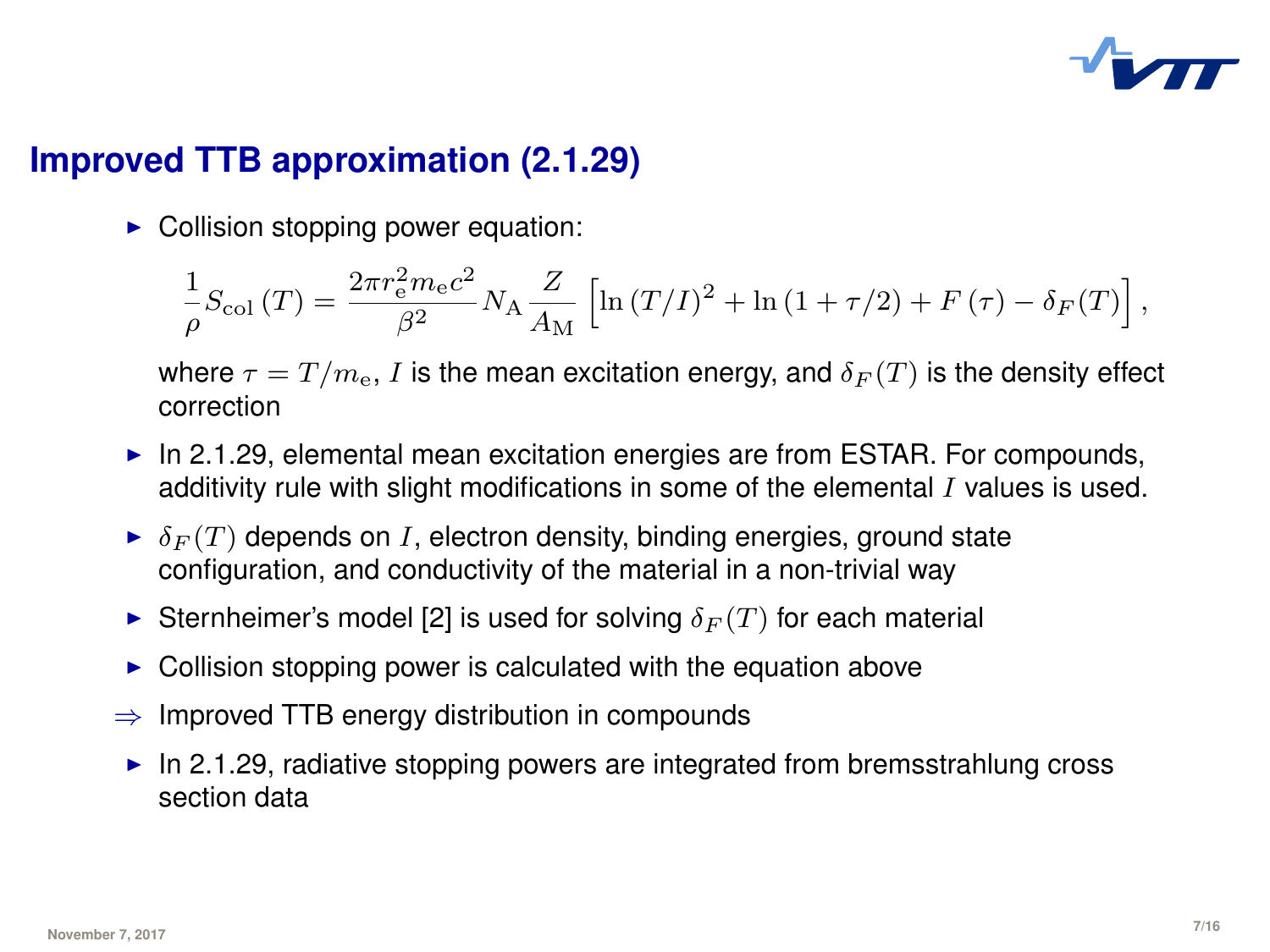

# **Beta bremsstrahlung**

- $\blacktriangleright$  Neutron-rich nuclides in spent fuel decay predominantly through beta decay
- $\triangleright$  Bremsstrahlung emitted by beta particles is of interest in shielding and decay heat calculations
- $\blacktriangleright$  Evaluated beta spectrum data sparsely available
	- In the ENDF-B-VII.1 decay library, beta spectrum is given only for 280 of the about 1600<br>beta decaying nuclides (missing important nuclides, such as <sup>90</sup>Sr and <sup>90</sup>Y)
- $\triangleright$  Some codes for calculating beta spectrum exist (RADLST, BTSPEC, BetaShape)
- $\triangleright$  Simple theoretical model for the spectrum is used in Serpent:

$$
N(p)dp = \sum_{i} I_i F(Z, E) p^2 (E_i - E)^2 dp,
$$

where  $I_i$  is the intensity and  $E_i$  is the end-point energy of the *i*th branch,  $F(Z, E)$  is a Fermi function, E is the total energy and  $p$  is the momentum of a beta particle.

- Fermi function approximation given by Venkataramaiah et al. [3] is used
- Intensities and end-point energies are read from ENDF-format decay data library
- Suitability for decay heat calculations may be limited
- $\triangleright$  User-defined beta spectrum can also be used in Serpent
- $\triangleright$  Beta bremsstrahlung photons are created with the TTB model
- $\triangleright$  TTB is also used for internal conversion and Auger electrons **November 7, 2017 8/16**

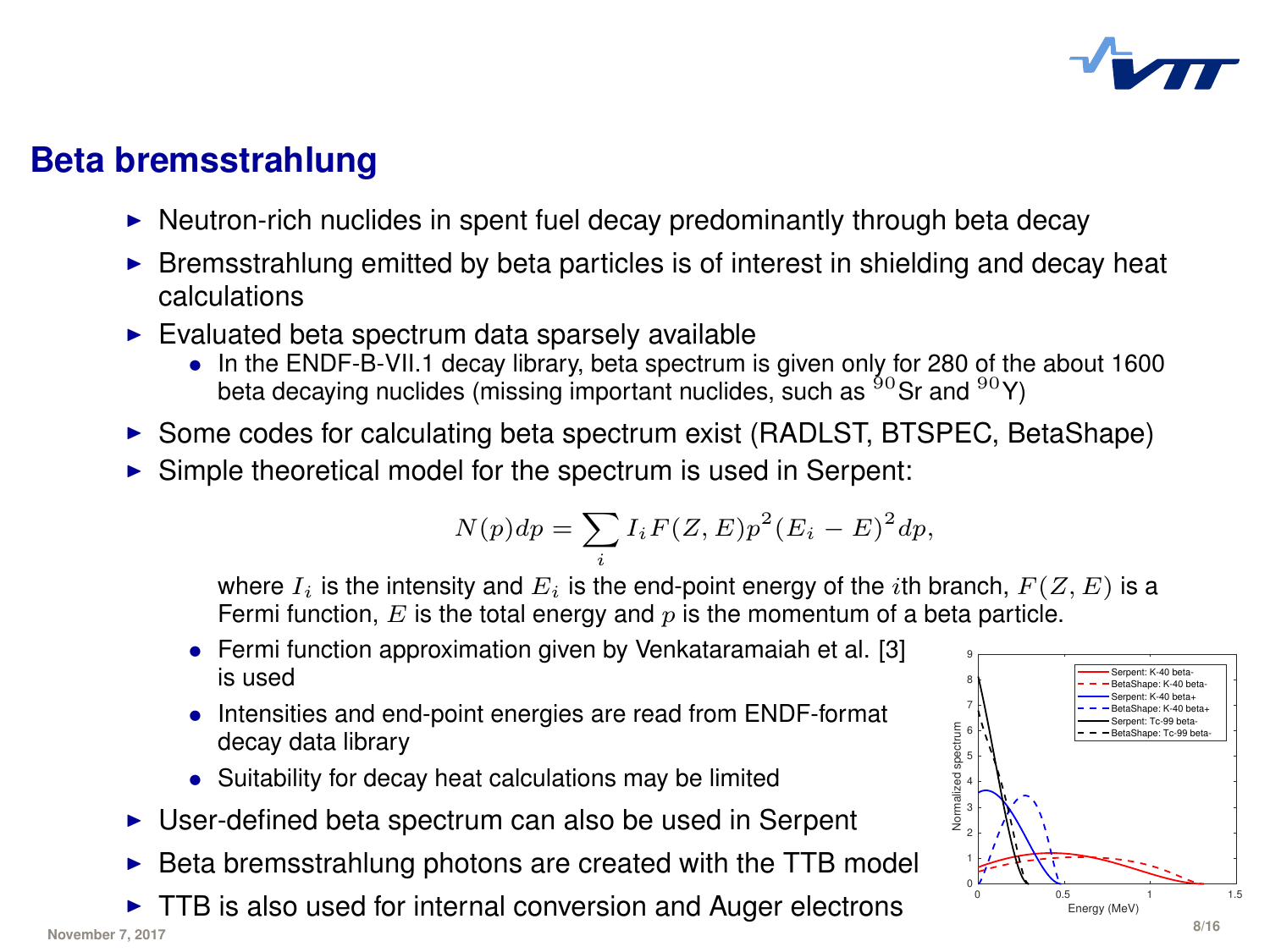

### **Beta bremsstrahlung - test case**

- Effective dose rate calculation<sup>1</sup> for 15x15 PWR assembly (28.43 MWd/kgU, 657 days of cooling)
- Dose rates were increased about 10% by including the beta bremsstrahlung source



Effective dose rates at different radial distances from the axial midpoint of the assembly

 $1$ Calculated by Silja Häkkinen and Antti Räty (VTT) as a part of a dose rate benchmark under the framework of NEA's Expert Group on Advanced Fuel Cycle Scenarios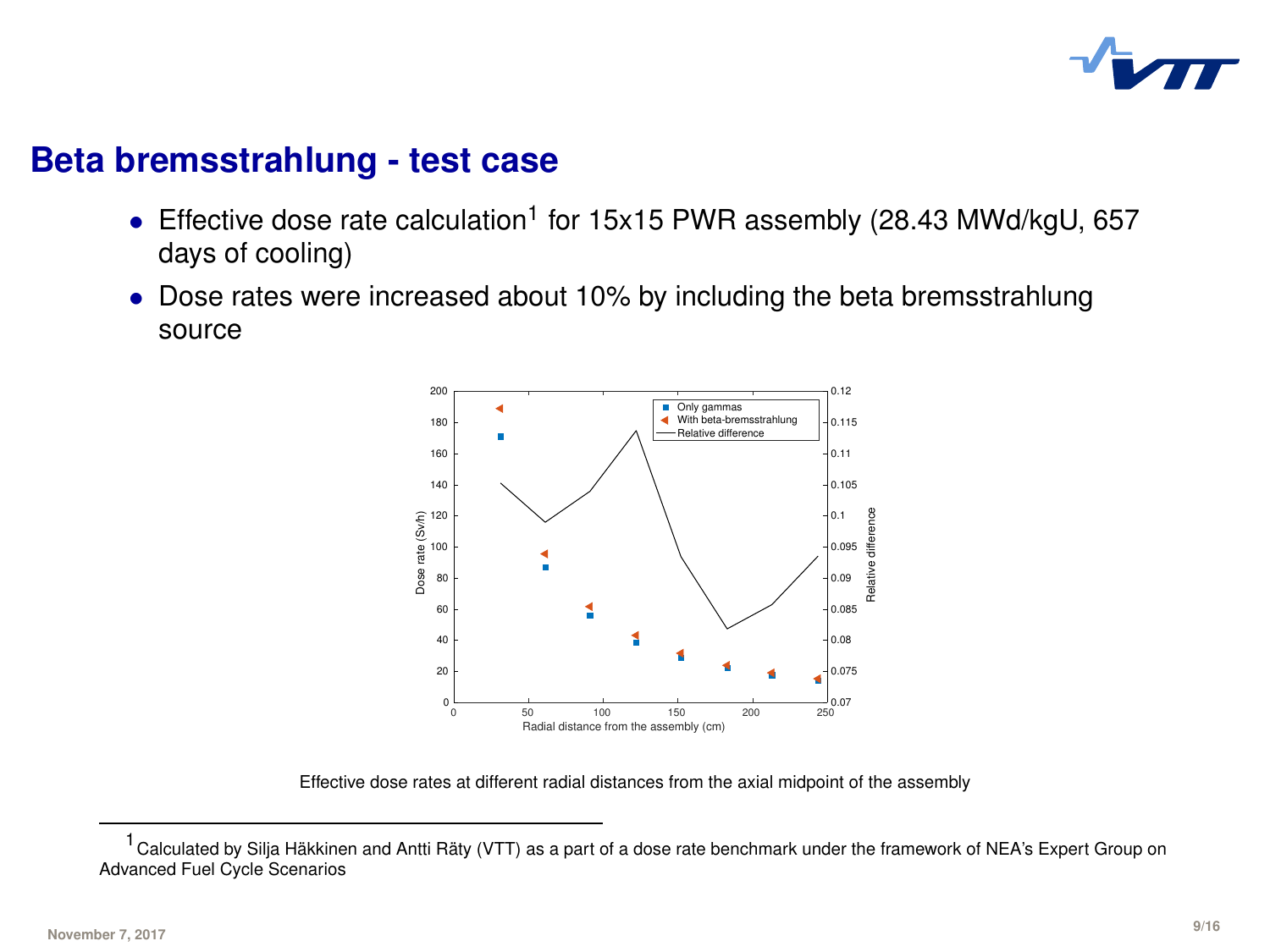

### **Flux-to-Effective dose conversion factors**

- Built-in ANSI/ANS 6.1.1-1977, ICRP-21 (1971), ICRP-74 (1996), and ICRP-116 (2010) conversion factors for photons and neutrons
- Different irradiation geometries included in the ICRP-74 and ICRP-116 data [4]
- Other conversion factors can be used by applying a user-defined response function  $(dr -100$  and  $fun$  card)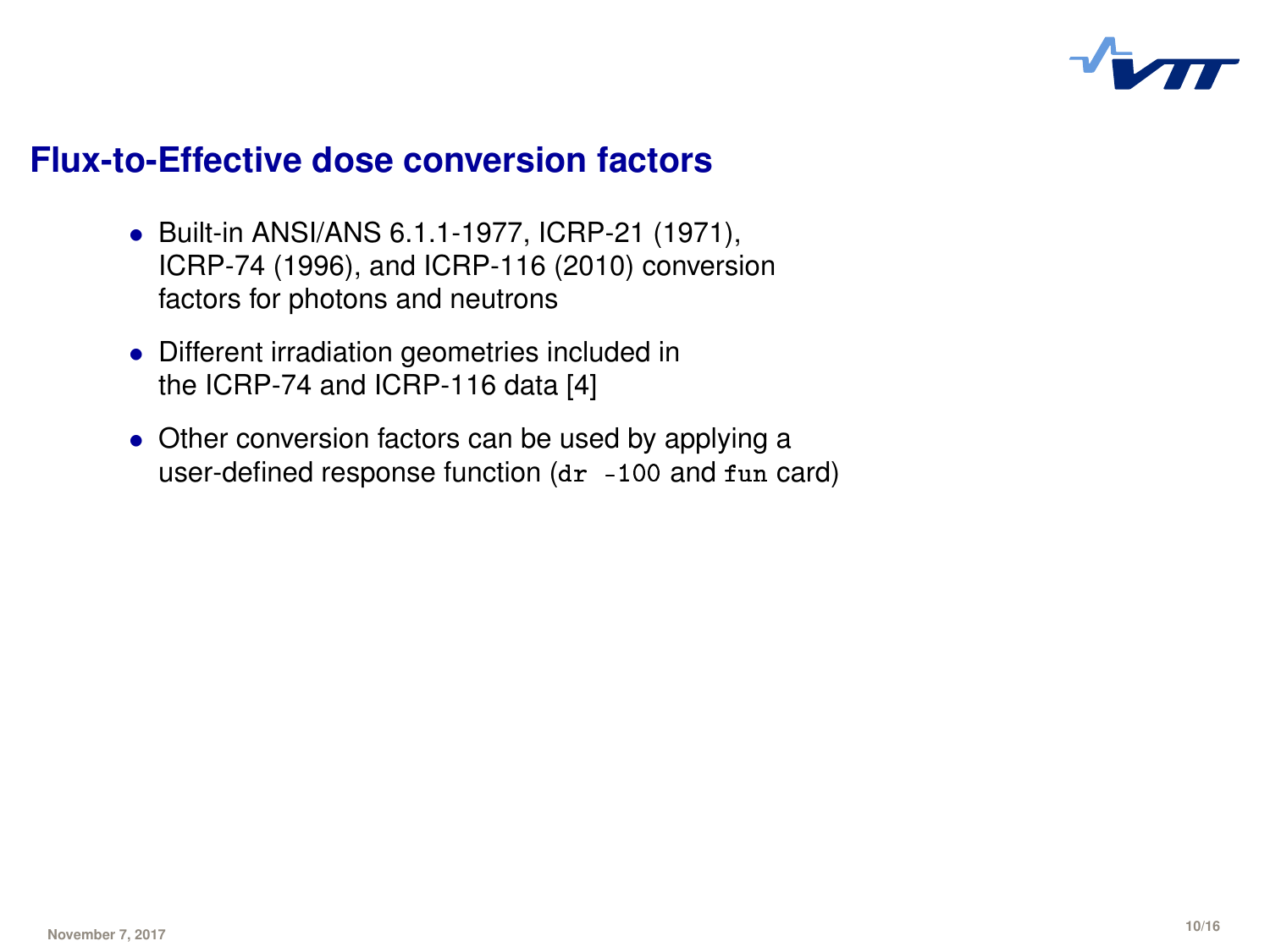

# **Detector modeling with Serpent**

- $\blacktriangleright$  Pulse-height detector (response function -27) was added in version 2.1.25
	- Calculates the energy deposited in a detector material by a photon (and possible secondary photons and electrons) which is scored into a pulse
	- The result is an ideal photon spectrum
- In reality, the spectrum is broadened due to statistical fluctuations in the production of light photons in the detector material (scintillators) and electrons in photomultiplier tube, and electronic noise
	- Results in a Gaussian shape of the photopeak
	- Energy resolution of a detector is defined as  $R_E(E_0) = \frac{FWHM}{E_0}$ , where  $E_0$  is the photopeak energy and FWHM is the full width at half maximum
- $\triangleright$  NEW: Two ways to include energy broadening effect in Serpent:
	- 1) Provide  $(E_0, \text{FWHM})$  or  $(E_0, R_E(E_0))$  data, and FWHM is interpolated from the data
	- 2) Provide constants a, b, c, which you obtain by fitting  $(E_0, FWHM(E_0))$  data into the equation FWHM(E)  $= a + b\sqrt{E + cE^2}$  (same as the FT GEB card in MCNP)
	- $\Rightarrow$  Scored energy is sampled from a normal distribution  $\mathcal{N}(E_{\text{dep}}, \sigma^2)$ , where  $E_{\text{dep}}$  is the energy deposited in the detector material and  $\sigma = \frac{\rm{FWHM}(E_{\rm{dep}})}{\sqrt{8 \ln 2}}$ .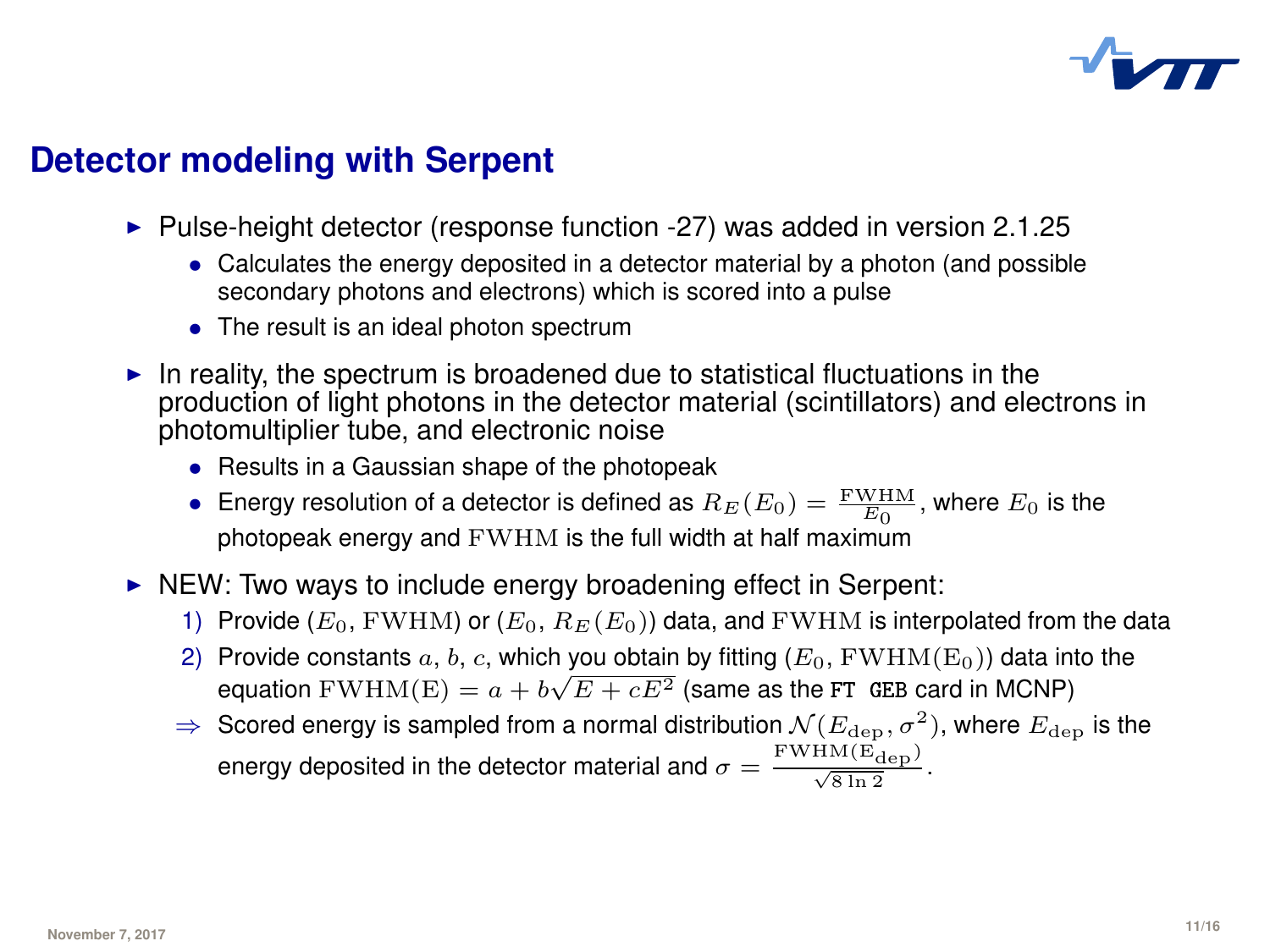

### **Example of a detector simulation**

- Nal(TI) detector (31 x 19 mm) simulation with 0.5, 1 and 2 MeV point sources located 5.45 cm from the front surface
- Detector geometry and constants  $a, b, c$  for equation Detector geometry and constants a, b, c for equation<br>FWHM(E) =  $a + b\sqrt{E + cE^2}$  obtained from Ref. [5]
- Spectra calculated with Serpent, MCNP6 mode P and mode PE (electron transport mode)
- ⇒ Electron transport needed above 1–2 MeV, depending on the size of the detector







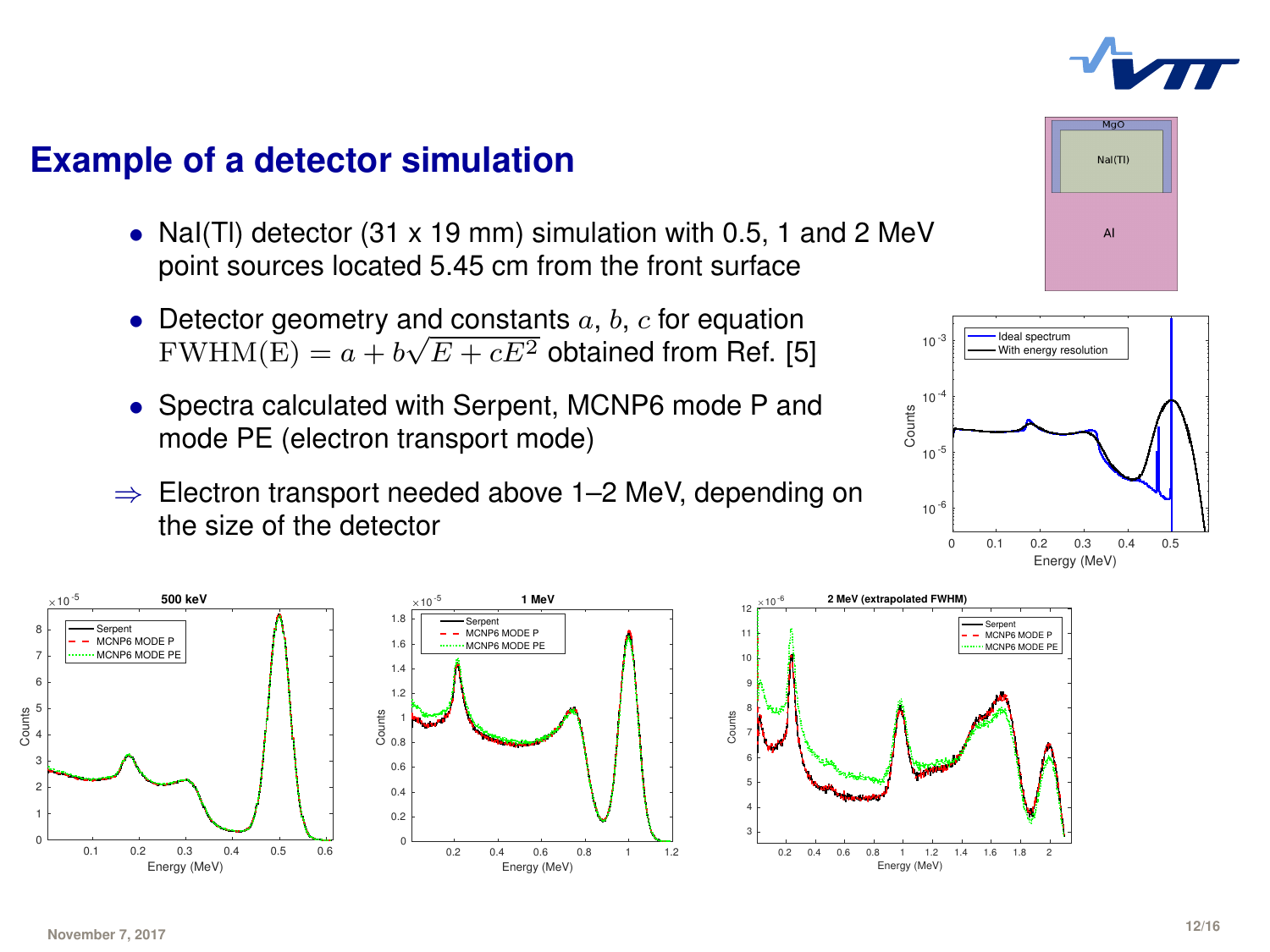

## **Source file creation for electron transport code**

- $\triangleright$  Serpent is not suitable for detector modeling above photon energies of about 1–2 MeV
- $\triangleright$  One way to overcome this limitation is to do the detector modeling with an electron transport code:
	- 1) In Serpent calculation, create a surface source file for photons that pass a surface located around the detector (df and ds detector parameters)
	- 2) Model the detector and its surroundings with the electron transport code
	- 3) Read photons from the surface source file in the electron transport code
- **B** Source file creation:
	- Setting the cell inside the surface located around the detector to be an outside cell (problem: doesn't work with coupled neutron-photon transport)
	- Using detector flagging so that primary photons are not double-counted (problem: secondary photons are included in the source file)
- $\blacktriangleright$  How much of the detector surroundings should be included in the electron transport calculation?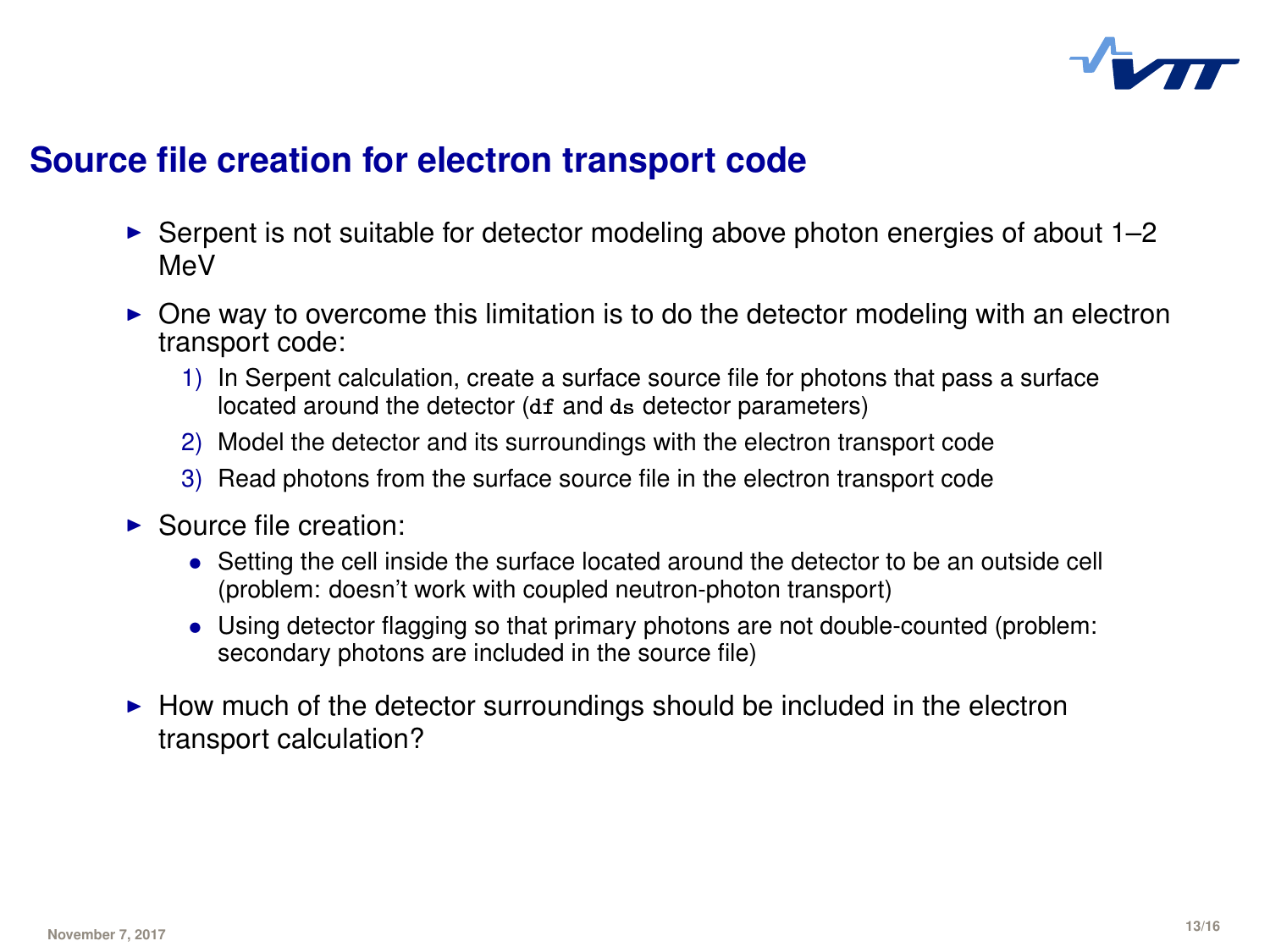

### **Serpent + Geant4**

- $\blacktriangleright$  Geant4
	- General-purpose Monte Carlo particle simulation toolkit
	- Comprehensive selection of photon and electron physics models
	- Widely used for detector modeling
- ► Geant4 class (G4VPrimaryGenerator) implemented for reading Serpent source file and generating primary events
- ▶ Spectrum calculation for JET KM6T LaBr3(Ce) gamma detector with Geant4 and Serpent+Geant4:
	- Unidirectional and monoenergetic disk source in front of LiH neutron attenuator
	- Geant4 simulation for the whole geometry
	- Serpent photon simulation from the source to the detector + Geant4 detector simulation

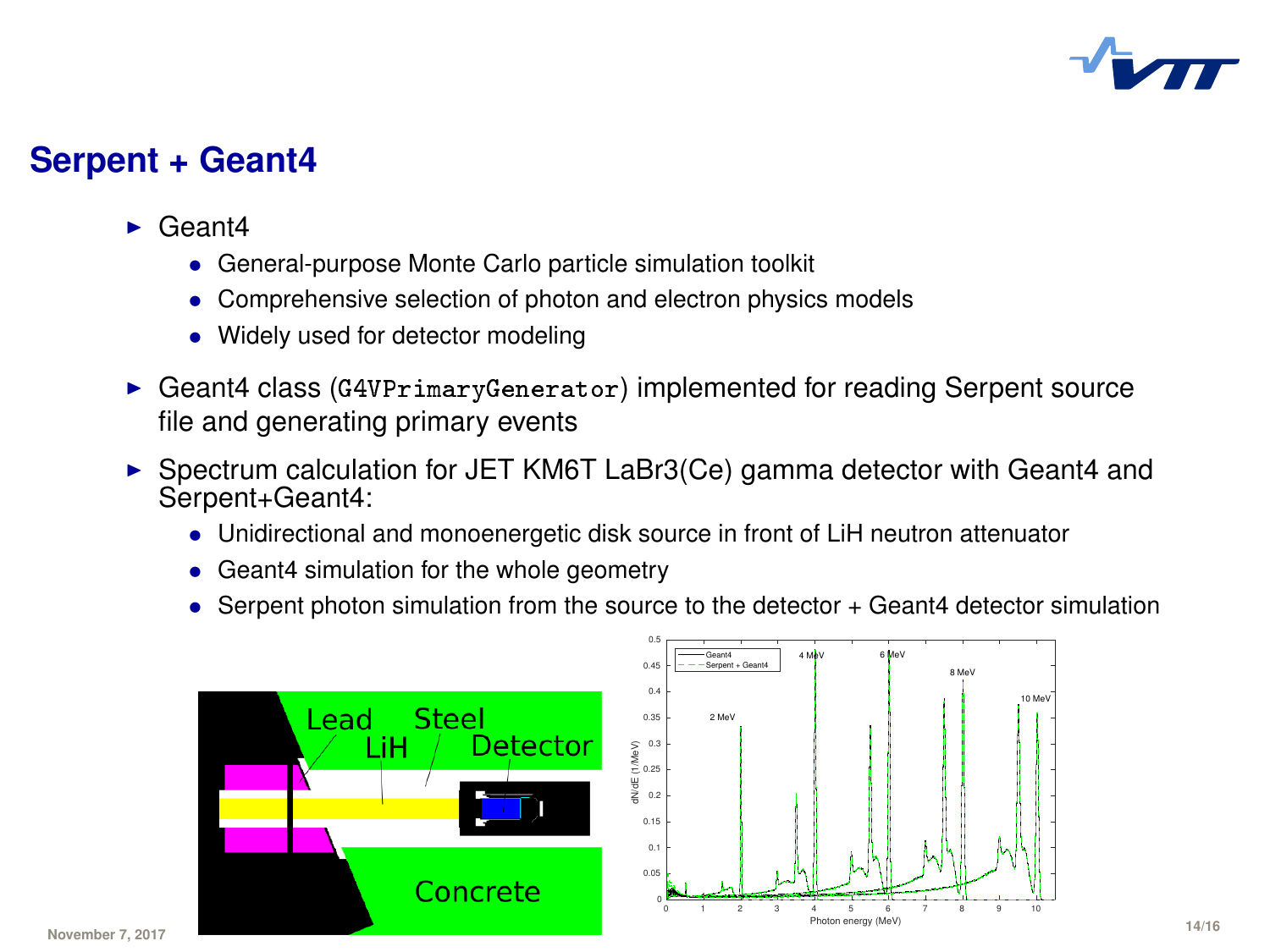

# **Future work**

- $\blacktriangleright$  Photonuclear interactions
- $\blacktriangleright$  ( $\alpha$ ,n)-reactions